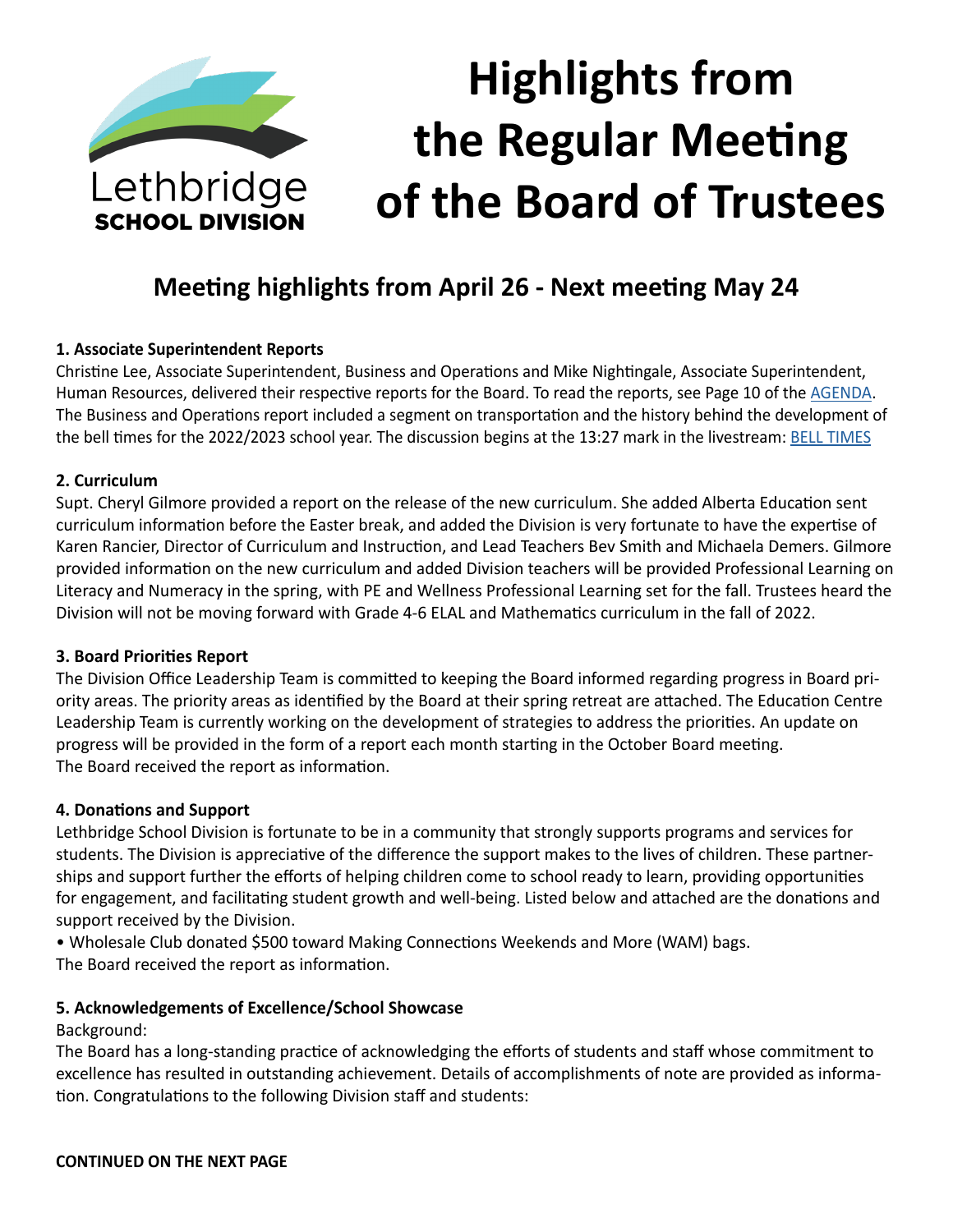#### **5. Acknowledgements of Excellence/School Showcase**

#### **Wilson Middle School Showcase:**

Live Different – we invited an organization into our building to share and learn about values. Leadership students at Wilson Middle School continue to excel. In the past four months, they have organized a schoolwide food drive for the food bank. They have created theme days where students dress up and get excited about their school and they continue to spread cheer and positivity through out the building. The students in the WMS bands were so excited to have their first band concert in 22 months!

In December and March, we had two successful concerts where two beginner bands, the Grade 6s and Grade 7s, were able to share their new talents, and the Grade 8 band students got to share their growth as musicians. School council decided they wanted to engage families and support their mental health and well being.

On March 17, we hosted a Community Engagement Evening where we invited businesses in the community that support mental health and well being. This gave our families an opportunity to register their children into sports, learn how to get financial support and learn about mental health supports.

Our Numeracy committee had the opportunity to work with Richelle Marynowski come regarding meeting students' numeracy needs.

As a group the committee continues to use the data from the MIPI to better understand the learning needs of our students and come up with grade level plans to address those needs. Having a dedicated numeracy block has helped to prioritize meeting student needs.

The literacy teachers at WMS have formed three subcommittees, including: book buzz committee, Wilson writes committee, and special literacy events committee. Using these three committees, teachers have met to not only talk about instructional practices, but to also provide ongoing supports, strategies, challenges, and events for the students here at WMS throughout the year (for example, Rocky Mountain book club challenge and our recent "Dear \_\_\_\_\_" writing piece).

#### **Mike Mountain Horse Elementary School Showcase:**

It has been an amazing year at Mike Mountain Horse, but the last few months have been especially exciting! Each month, MMH recognizes students through The Seven Sacred Teachings which includes learning about and demonstrating respect, courage, honesty, love, humility, wisdom, and truth. For the past two years we have held these recognition celebrations via Teams, which has provided us opportunities to celebrate student achievements. But for the first time this year, we held our very first in-person student recognition assembly on March 25! What an exciting day it was, gathering all our students together twice . . . celebrating with Kindergarten to Grade 2 students followed by grades 3 – 5, to build community and celebrate the students who successfully demonstrated the attributes of Humility! We are planning our next in-person celebration for April 29th!

Students in grade five had the pleasure of attending the G.S. Lakie Dance program and were the first group of students to attend a live performance. This trip was quickly followed by a Grade 4 field trip to the Helen Schuler Nature Centre.

On March 30, Grade 3 students were excited to share their Learning About Lethbridge projects with families and friends! This is an amazing authentic experience where students learn about services currently offered in the city and services that they feel should be built. Students meet architects, engineers and city planners and they create a blueprint followed by a model of their idea! We saw zoos, golf courses, butterfly zoos and trampoline parks. The next day, Grade 4 students held their boardgame café and taught families and friend how to play the games they created and designed.

Another authentic learning experience enables students to develop and create all of the parts of a playable game. Students create every piece of the game from instructions to game board pieces, boxes to spinners, developing their writing skills, measurement skills, communication skills and strategy development! We are so grateful to have families return to our school to celebrate and support student learning. Extra -curricular basketball was offered to grade five students and grade 2 and 3 students are now participating in choir. Planning is in high gear for upcoming sports days, field trips and grade one and two project-based learning showcases.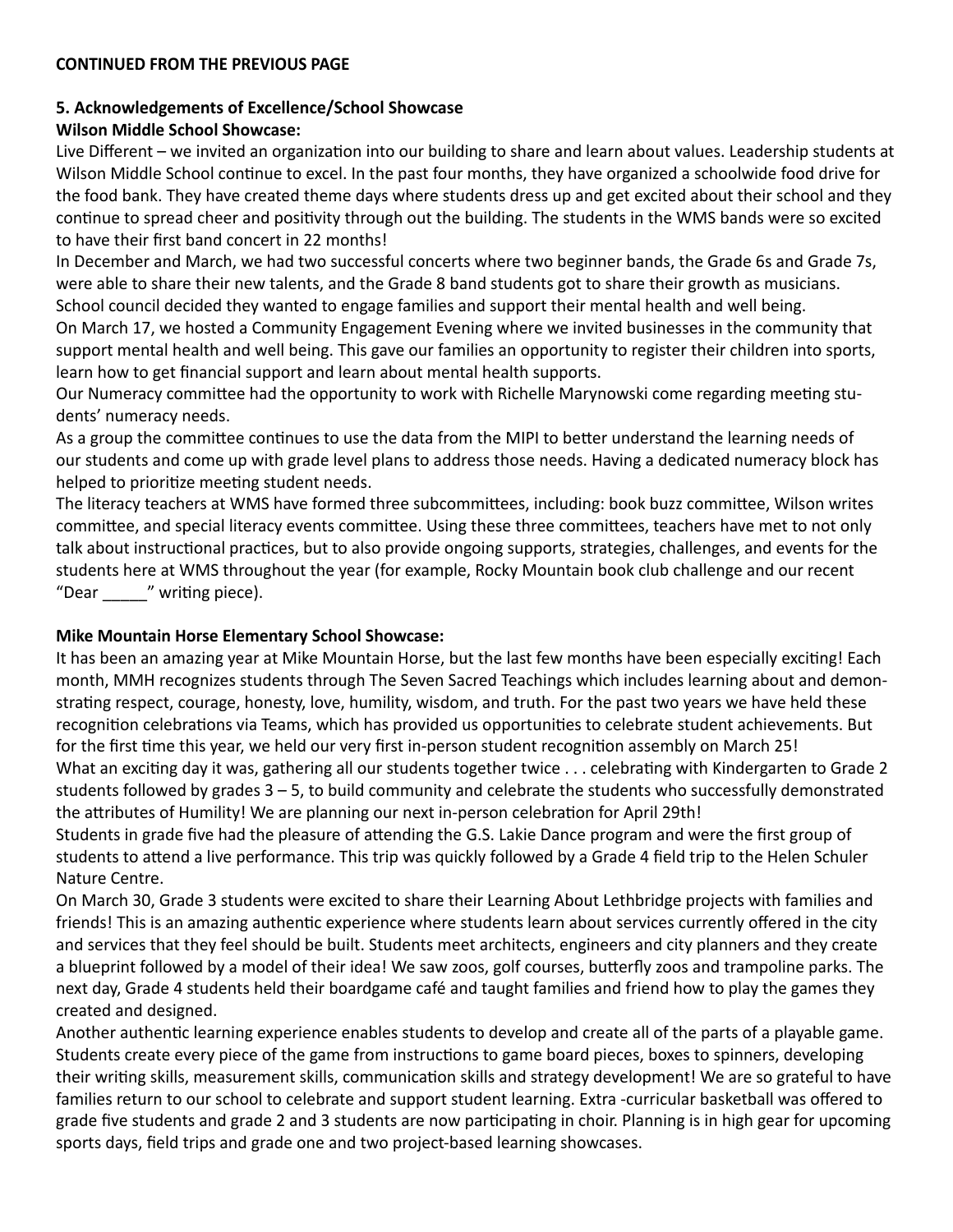## **6. Education Week, May 2-6**

The first Alberta School Week (Education Week) was held December 2-8, 1928. Its purpose then, as now, is to call attention to the importance of education and to show the public the good things happening in Alberta schools. Education Week provides all Albertans with an opportunity to highlight the important role education plays in shaping the future of our province. Education Week provides all Albertans with an opportunity to highlight the important role education plays in shaping the future of our province.

The theme, Learning is a Journey, celebrates the legacy of public education and work contributing to an inspired future including the following:

- Optimal learning conditions for every child
- Creative and innovative learning programs
- Students who enjoy learning and who achieve their learning goals
- Parents and communities that are involved and supportive of learning
- Opportunities for staff to continue developing their skills as professionals

To celebrate Education Week at the Division level this year, the Lethbridge School Division trustees will recognize staff and celebrate the week using the website and social media.

The Board received the report as information.

#### **7. School Transitions**

Schools have been transitioning to contexts that do not have the COVID mitigation restrictions that were in place for over two years. As schools re imagine what the school context looks like without restrictions they are considering good practice and learning from structures that were put in place during restrictions as well as support for student, parent, and community engagement in activity and the school community. Supt. Cheryl Gilmore reviewed how schools are progressing with the transition.

The Board received the report as information.

#### **8. Second Quarter Financial Report**

The 2021-2022 Second Quarter Financial Report for the Division was provided for review. Director of Finance, Avice DeKelver was in attendance to respond to any questions Trustees had. The Board approved the 2021/2022 Second Quarter Financial Report as presented. The report can be found on Page 36 of the [AGENDA.](https://www.lethsd.ab.ca/download/387329)

#### **9. Indigenous Education Committee Terms of Reference**

The Indigenous Education Committee Terms of Reference have been revised and were attached for Board approval. The Board approved the Indigenous Education Committee Terms of Reference, as present.

#### **10. Bill 15**

The proposed Bill 15 removes the ATA's ability to discipline teachers professionally. The creation of a new disciplinary committee, without ATA representation, effectively changes the ATA from a professional organization to a union. Under current legislation, the ATA has exercised the ability to discipline their members for over 80 years. The current model is congruent with the medical, dental, and legal professional disciplinary committees. This Bill will change the dynamics of how Alberta School Divisions interact and work with the ATA. The Board discussed possible advocacy action should be taken regarding Bill 15.

#### **11. Full-Time (950 hours) Kindergarten**

At the March Board Meeting a committee was formed to write a resolution (attached) to present (if approved and supported) at the ASBA Fall General Meeting calling for provincial government funding support for Full-Time (950 hours) Kindergarten for all Alberta Kindergarten students.

#### **CONTINUED ON THE NEXT PAGE**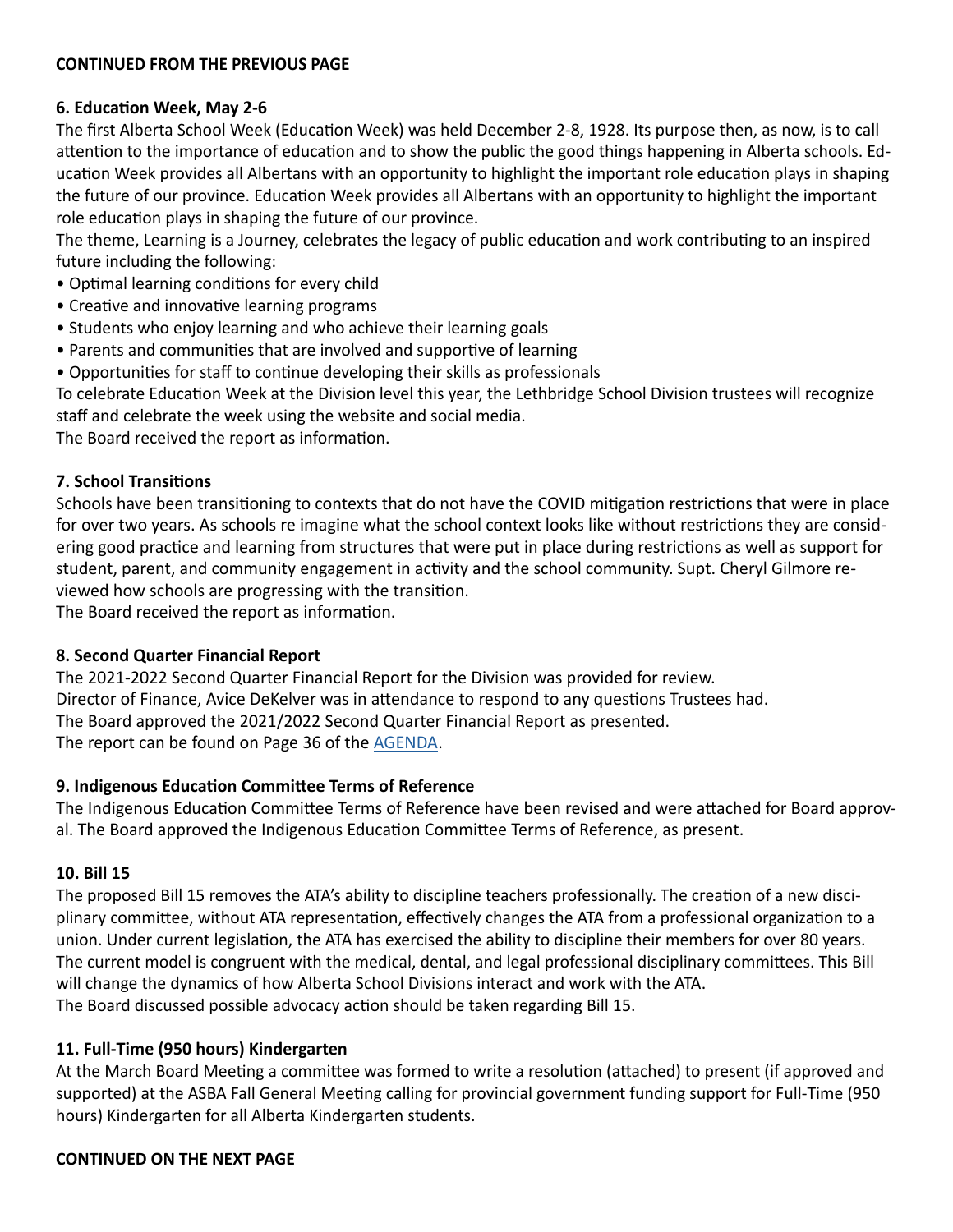# **11. Full-Time (950 hours) Kindergarten**

We have been hearing about the benefits of full-day all week Kindergarten for many Kindergarten children.

The extra time given to these young students, to practice important language and social skills, to develop early literacy and numeracy skills through play and to develop a love of life-long learning is invaluable and this is reflected in their later literacy and numeracy skill development.

The Board approved the proposed resolution with amended paragraphs and agreed that it be sent out to all Zone 6 Boards on April 27, 2022 as well as to Zone 6 Director, Brad Toone, and that the Board also have this topic added to the May 18, 2022 Zone 6 ASBA agenda for the Boards to vote for the draft resolution to go forward to the 2022 ASBA Fall General Meeting.

# **12. Transportation and Bell Times**

We continue to hear concern about bell times and busing from members of the community. We are looking for assurance of reliable, safe and consistent transportation and education opportunities for our students.

The Board would benefit from additional information from Division staff to assist our understanding of contributing factors and the complexity of these processes.

The Board passed a motion by a 4-3 vote to agree to meet with Holy Spirit Catholic School Division Board to see if they are experiencing similar concerns and feedback from constituents.

The discussion on bell times started at the 13:27 mark of the livestream and ended at the 57:14 mark: [BELL](https://www.youtube.com/watch?v=mEO8OWOo7Uw)  **[TIMES](https://www.youtube.com/watch?v=mEO8OWOo7Uw)** 

# **13. Board Meeting Structure and Organization**

We receive valuable information in the form of presentations during our Board meetings. The duration of presentations is significant and, while the information is important for the Board to receive and understand, it does not always pertain directly to governance decision making and could be delivered in a Committee of the Whole setting. The Board and Division considered the idea of shifting comprehensive presentations to Committee of the Whole settings.

# **14. Policy Review**

Trustees were given information about changes suggested to Policy 204.2 and 204.6. Trustee Craig Whitehead proposed an amendment to Policy 204.6, Organizational Meetings through the following motion:

I would propose changing Regulation 1 of the policy to read as follows: The Organizational Meeting shall be held in conjunction with the regular meeting of the Board in August.

Trustee Craig Whitehead also proposed an amendment to Policy 204.2, Regular Board Meetings through the following motion:

I would propose changing Regulation 3 of the policy to read as follows: The Regular Board meeting shall be open to the public and shall normally be held once a month, except for July, when there will be no regular meeting, on Tuesday afternoons and beginning at 1 p.m.

The Board passed a motion to table these proposed amendments to the May Board meeting.

# **15. Policy Committee**

Trustees were given information regarding the number of policies the Division currently has, along with a suggestion to being a process of separating policies from procedures.

Trustee Craig White proposed the following motion: That we have an ad hoc committee, consisting of the Board Chair, Policy Chair and one additional trustee, plus the superintendent, to hire an outside consultant to help us understand and teach us the different models of policies and procedures.

The Board passed a motion to table this motion to the May Board meeting.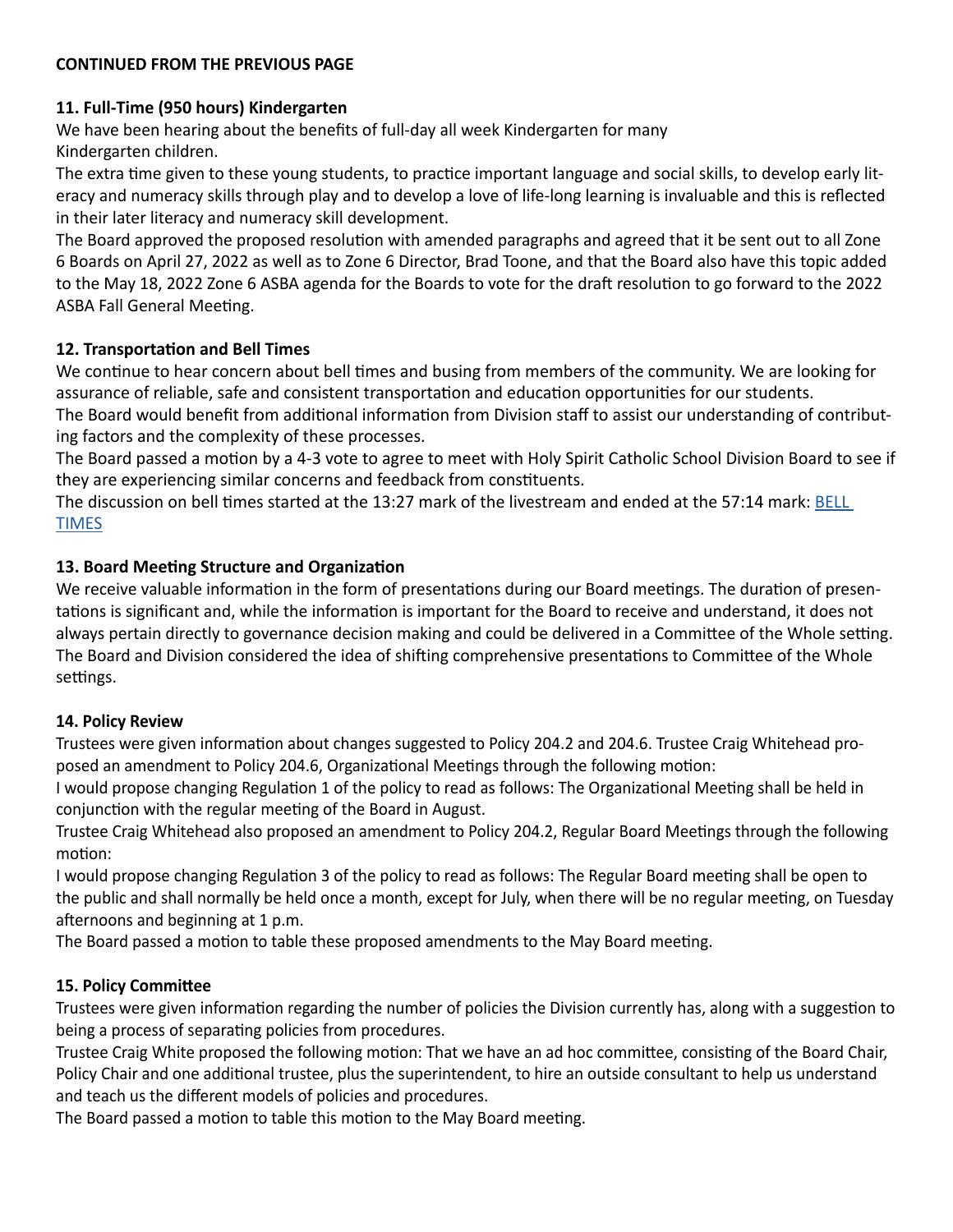#### **16. Community Conversations**

Community Conversations are time for parents, staff, students and the community to come together to have discussion with trustees. It is a time that has no formal agenda, they are held monthly, and the locations are in a variety of locations/times across the city.

Community Conversations are a great time for trustees to hear from parents, staff, students and community about great ideas, share successes, bring forward issues and concerns.

The Community Conversation for April was at YMCA during the daytime.

The Community Conversation for May is on May 19 from 4 - 5:30 pm at Gunnery Point Shelter – East end of Henderson Lake. The Board shared feedback from the April Community Conversation. Trustee Genny Steed will organize the June Community Conversation. More information can be found here: C[OMMUNITY CONVERSATIONS](https://lethsdcommunityengagement.schoolsites.ca/current-community-engagement-projects/community-conversations)

#### **17. Virtually Installed: Lethbridge Schools. Students. Art**

Art's Alive and Well in the schools is a yearly art exhibit put on by all the Lethbridge city schools within the Holy Spirit Catholic School Board, Lethbridge School Division and École La Vérendrye. It is displayed in cooperation with the Southern Alberta Art Gallery and usually takes place in the spring.

In 2020, due to COVID, "Art's Alive and Well in the Schools" moved online and was well received in that format. For that reason (and the continuation of COVID restrictions) in 2021 it was decided to move the exhibition online permanently. It was our pleasure to hold our re-branded 44th annual exhibition under a new name: "Virtually Installed: Lethbridge Schools. Students. Art".

Now in 2022, as we are emerging from the pandemic, we are considering how to move forward.

Will it be only online? Will we incorporate an in-person exhibition with the SAAG again? For the 45th annual art exhibit, we are planning both! The online exhibit will begin on May 2, 2022 on the Lethbridge School Division website, AND we will be showcasing the artwork of Grades  $9 - 12$  from all Lethbridge Schools at the Southern Alberta Art Gallery! The in-person showing will be held from May 14 – June 19, 2022. We are excited to have both shows running simultaneously… more visibility, more art, more opportunity for our city to show off the incredible talents of our students!The Board received the report as information and extend appreciation to Kathy Knelsen for her efforts to co-ordinate this celebration of student art in Lethbridge.

Artwork from Virtually Installed can be found on the Division website here: [VIRTUALLY INSTALLED](https://www.lethsd.ab.ca/departments/instructional-services/virtually-installed-lethbridge-schools-students-art2)

### **18. Alberta School Councils Association (ASCA) Conference and AGM – April 22-24, 2022**

The ASCA Conference and AGM will be held April 22 to 24, 2022. The Board received the report as information.

#### **19. Board Reports**

Reports were delivered for the Indigenous Education Committee, Community Engagement Committee, Division School Council, Policy Advisory Committee, Civic Works Standing Policy Committee and the Economic Develop-ment Lethbridge. The reports begin on Page 84 of the [AGENDA](https://www.lethsd.ab.ca/download/387329).

#### **20. Correspondence Sent**

Lethbridge School Division sent a letter to Alberta Education Minister, Adriana LaGrange, to request financial support to offset the significant increase in fuel prices, which has been having a serious impact on transportation.

#### **21. Correspondence Sent**

Lethbridge School Division sent a letter to Alberta Education Minister, Adriana LaGrange, regarding two areas of concern concerning the Requirements for Assessment and Reporting for Learning Loss Funding.

#### **22. Correspondence Received**

Lethbridge School Division received a letter from the Public School Boards' Association of Alberta to extend an invitation to the Spring General Assembly in June of 2022.